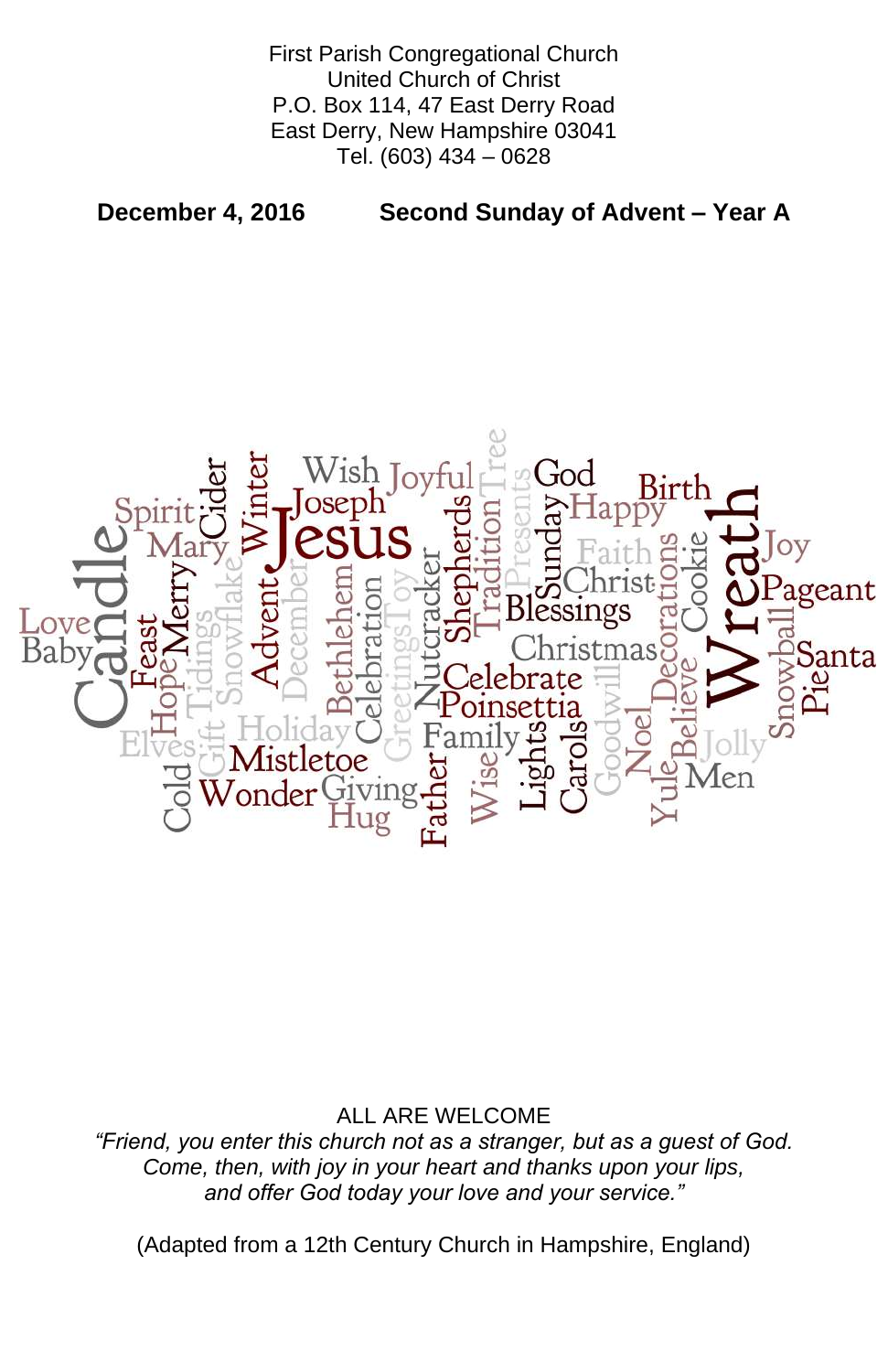**First Parish Congregational Church, United Church of Christ, is a community of faith built upon a firm foundation of worship, prayer and education. In affirming diversity, we are dedicated to welcoming all people who seek the Word of God, Christian fellowship and service to others.**

**In partnership with Christ and led by the Holy Spirit, we reach out to the everwidening community through active and loving ministry.**

# **WELCOME TO ALL OF GOD'S CHILDREN**

CHRISTMAS CAROL SING-A-LONG followed by WELCOME & ANNOUNCEMENTS; SHARING JOYS & CONCERNS

# **WE GATHER INTO THE PRESENCE OF GOD**

*Lighting of the Advent Candle: Second Sunday of Advent: Peace*

One: Advent season reminds us that we live by hope.

**All: Hope in anticipation of the coming of the Messiah -**

One: The promised one who comes from God to bring good news of salvation…

**All: The expected one who will establish justice for all who are in need…**

One: The liberator who will free us from our estrangement…

 **All: For the Messiah will bring a new day for all God's people. We await the day of salvation, of justice and of liberation. We await the day where all people will proclaim God's goodness and will know the fulfillment of God's will for all the creation.**

\*HYMN #108 *"Isaiah the Prophet Has Written of Old"*

# \*INVOCATION

**Come, Spirit of God. Come into this congregation to enliven our worship, to immerse us in righteousness, to prompt our faithfulness. Rain on us your hope and joy and peace, filling the whole earth with your glory. Amen.**

\*SONG OF PRAISE **#**125 Gloria in Excelsis Deo, Gloria in Excelsis Deo

# **\***CONFESSION

We, who have neglected the instruction of the Scriptures, are called to repent, for God's realm is at hand. Let us confess all that isolates us form the source of life

#### **\*PRAYER OF CONFESSION**

**Awesome God, we have failed to inquire after all your will for us. We have ignored the needy, defended our advantages, and neglected our prayers. We value our prosperity more than the harmony you envision for your people. O God, often deliver us, we pray. Amen.**

#### \*ASSURANCE OF FORGIVENESS

Remember your baptism! Feel again the refreshing waters that cleanse and make whole. Anticipate the baptism of the Spirit, the unquenchable fire that burns away the chaff. Receive these gifts and bear fruit worthy of repentance.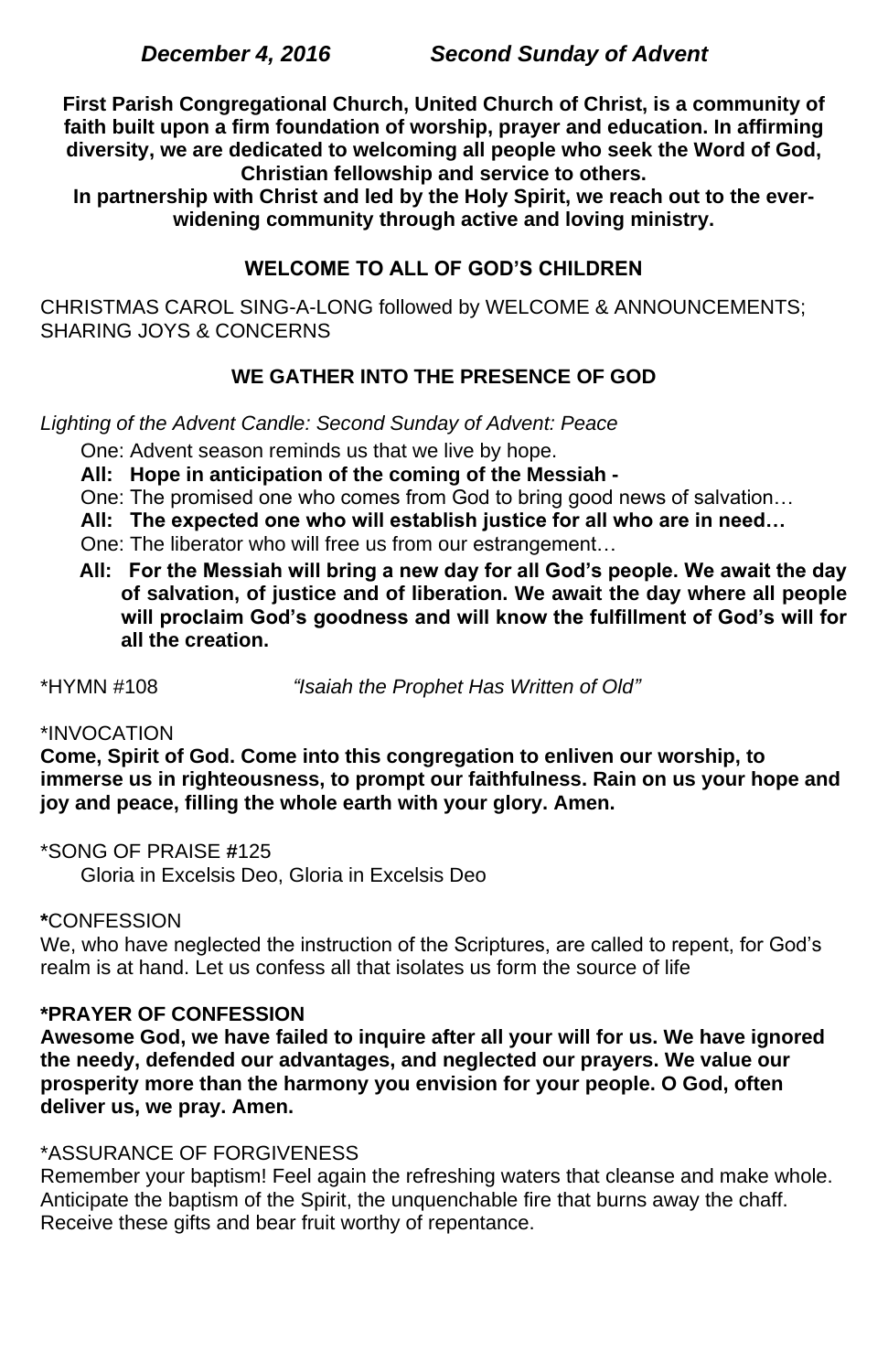# **WE INVITE FORWARD GOD'S YOUNGER DISCIPLES**

*At this time, all children are invited to come forward for the children's offering, and children's time. An offering is not required for participation. All are welcome, especially first time visitors.*

CHILDREN'S OFFERING "*Away in a Manger"*

# PRAYER OF DEDICATION

**Dear God, we offer you our gifts with thanks and praise, be with us and guide us all of our days. Teach us how to love each other, and to shine your light into the world. Amen.**

CHILDREN'S MESSAGE

## THE LORD'S PRAYER

**Our Father, who art in heaven, Hallowed be Thy name. Thy kingdom come; Thy will be done; on earth as it is in heaven. Give us this day our daily bread and forgive us our debts as we forgive our debtors. Lead us not into temptation, but deliver us from evil; for Thine is the Kingdom, and the Power, and the Glory forever. Amen**.

We celebrate Communion this morning by Intinction (dipping your bread into the *cup). All of the bread we use for Communion is now gluten free. You are invited to come forward where you will be invited to receive a morsel of bread and dip it into the grape juice. Your children are invited to participate and we trust that you will teach them the sacred meaning of this holy meal.*

(Children are excused to go to their classes at this time.)

HYMN #109 "*With Joy Draw Water"*

# *THE SACRAMENT OF HOLY COMMUNION*

## *INVITATION TO THE TABLE with the PRAYER of CONSECRATION*

*CHOIR ANTHEM "Come & Feast" Lee Dengler*

*OUR SACRED STORY*

*SHARING the MEAL*

*PRAYER of THANKSGIVING (in unison) Thank you, God, for life in the Spirit of Jesus:*

*For gladness in this bread and cup, for love that cannot die, For peace the world cannot give, for joy in the company of friends, For the glory of creation, for the mission of justice you have made our own. In the name of Jesus, we pray. Amen.*

# **WE HEAR GOD'S WORD FOR US**

OLD TESTAMENT Isaiah 11:1-10 (O.T. p. 710) GOSPEL Matthew 3:1-12 (N.T. p. 3) SERMON "Peace: A Fire that Can't Be Put Out" The Rev. Dr. Deborah Roof CHOIR ANTHEM "The Promise" CHOIR ANTHEM "The Promise"